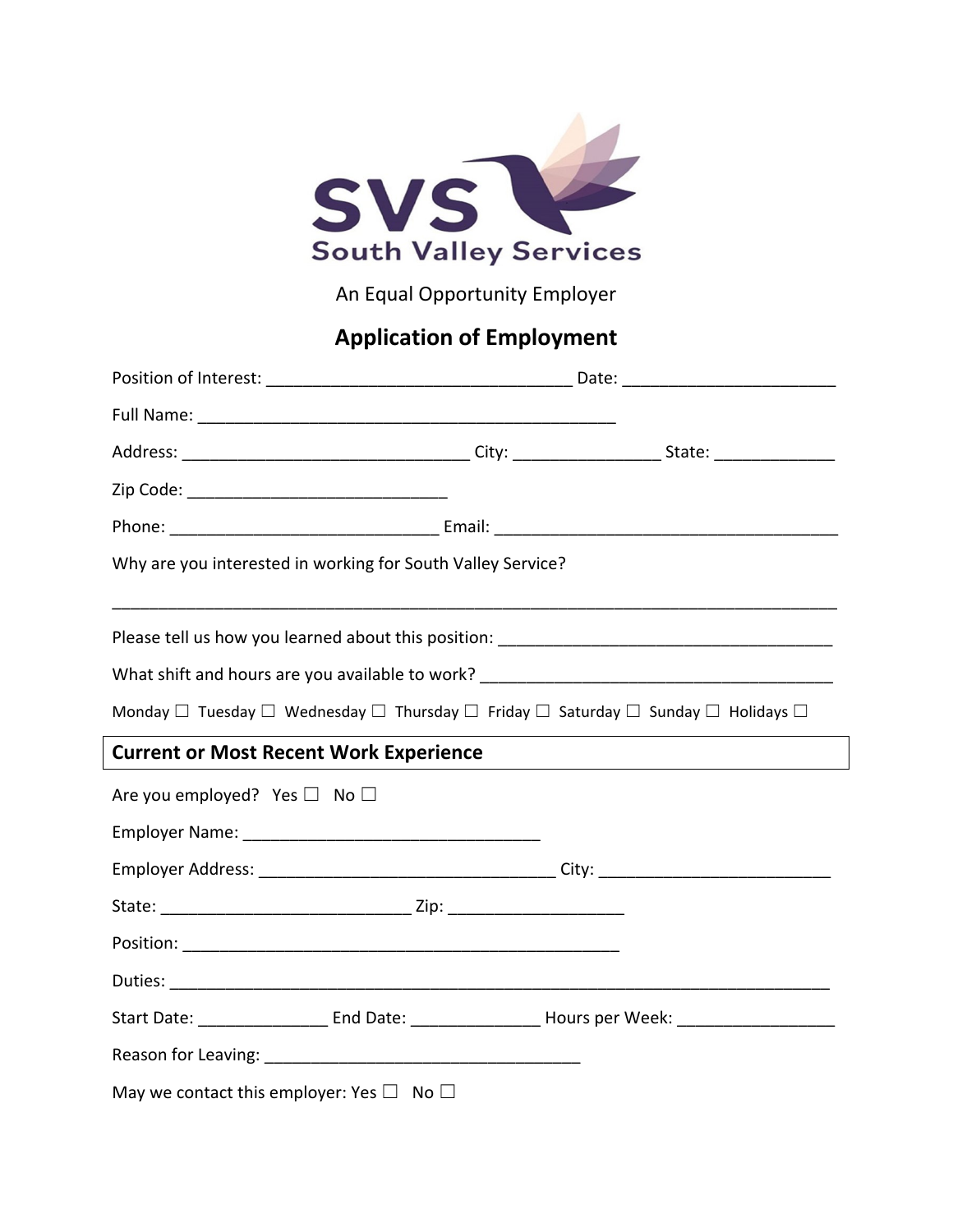| <b>Previous Work Experience</b>                          |                                                                                                                |  |
|----------------------------------------------------------|----------------------------------------------------------------------------------------------------------------|--|
|                                                          |                                                                                                                |  |
|                                                          |                                                                                                                |  |
|                                                          |                                                                                                                |  |
|                                                          |                                                                                                                |  |
|                                                          |                                                                                                                |  |
|                                                          | Start Date: ________________________End Date: ______________________Hours per Week: _____________________      |  |
|                                                          |                                                                                                                |  |
| May we contact this employer: Yes $\square$ No $\square$ |                                                                                                                |  |
|                                                          |                                                                                                                |  |
|                                                          |                                                                                                                |  |
|                                                          |                                                                                                                |  |
|                                                          |                                                                                                                |  |
|                                                          |                                                                                                                |  |
|                                                          |                                                                                                                |  |
|                                                          | Start Date: _______________________ End Date: _______________________Hours per Week: _________________________ |  |
|                                                          |                                                                                                                |  |
| May we contact this employer: Yes $\Box$ No $\Box$       |                                                                                                                |  |
|                                                          |                                                                                                                |  |
|                                                          |                                                                                                                |  |
|                                                          |                                                                                                                |  |
|                                                          |                                                                                                                |  |
|                                                          |                                                                                                                |  |
|                                                          |                                                                                                                |  |
|                                                          | Start Date: _______________________ End Date: ________________________Hours per Week: _______________________  |  |
| Reason for Leaving:                                      |                                                                                                                |  |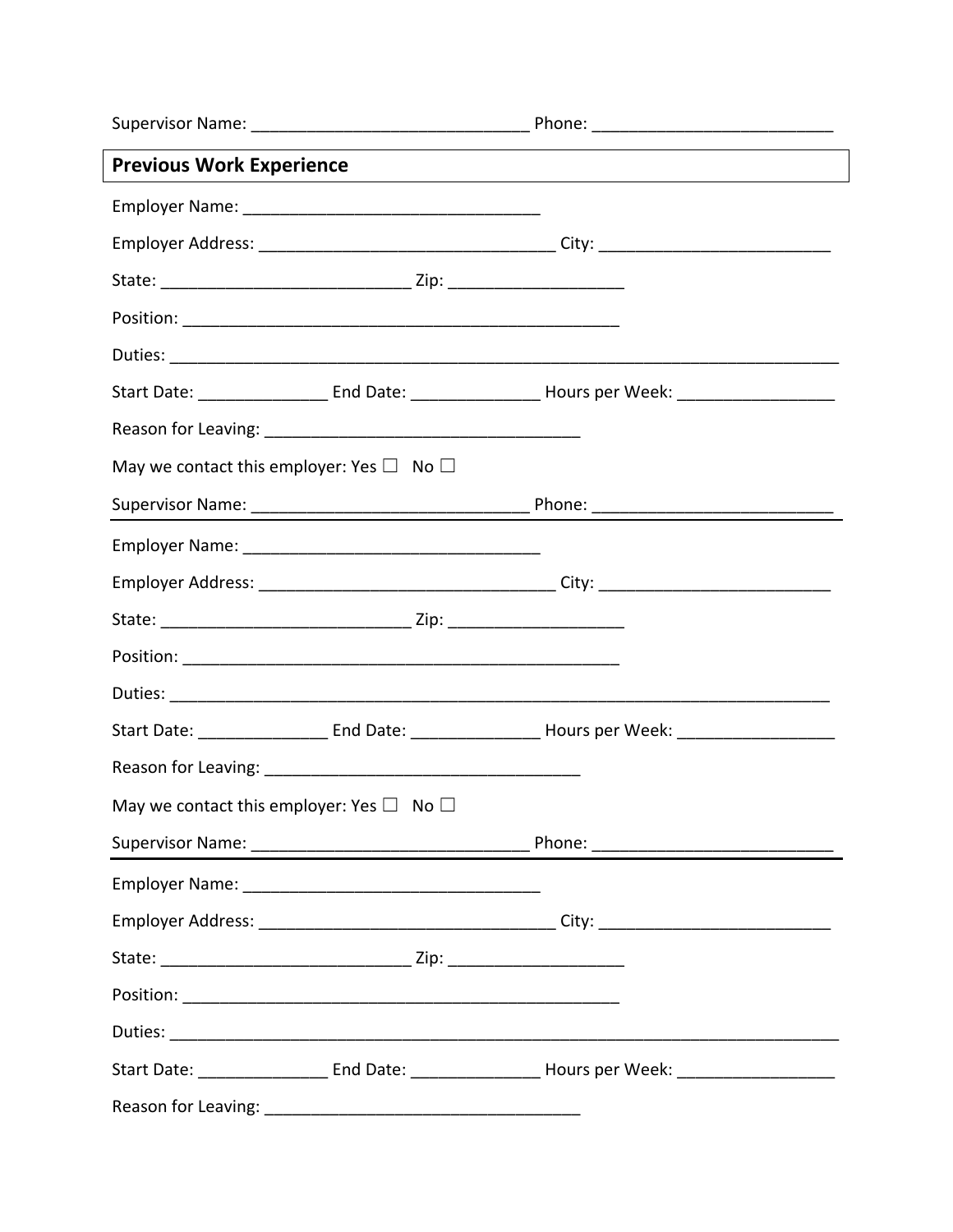## May we contact this employer: Yes  $\square$  No  $\square$

Supervisor Name: \_\_\_\_\_\_\_\_\_\_\_\_\_\_\_\_\_\_\_\_\_\_\_\_\_\_\_\_\_\_ Phone: \_\_\_\_\_\_\_\_\_\_\_\_\_\_\_\_\_\_\_\_\_\_\_\_\_\_

## **Education**

|    | <b>School Name</b> | City, State | Degree |
|----|--------------------|-------------|--------|
|    |                    |             |        |
| ᅩ  |                    |             |        |
|    |                    |             |        |
| 2. |                    |             |        |
|    |                    |             |        |
| 3. |                    |             |        |
|    |                    |             |        |
| 4. |                    |             |        |
|    |                    |             |        |

List any additional training, skills, or certificates:

Do you speak any other languages? \_\_\_\_\_\_\_\_\_\_\_\_\_\_\_\_\_\_\_\_\_\_\_\_\_\_\_\_\_\_

| Do you have experience working at a crisis center, shelter, or hotline? Yes $\square$ No $\square$ |  |  |
|----------------------------------------------------------------------------------------------------|--|--|
|----------------------------------------------------------------------------------------------------|--|--|

\_\_\_\_\_\_\_\_\_\_\_\_\_\_\_\_\_\_\_\_\_\_\_\_\_\_\_\_\_\_\_\_\_\_\_\_\_\_\_\_\_\_\_\_\_\_\_\_\_\_\_\_\_\_\_\_\_\_\_\_\_\_\_\_\_\_\_ \_\_\_\_\_\_\_\_\_\_\_\_\_\_\_\_\_\_\_\_\_\_\_\_\_\_\_\_\_\_\_\_\_\_\_\_\_\_\_\_\_\_\_\_\_\_\_\_\_\_\_\_\_\_\_\_\_\_\_\_\_\_\_\_\_\_\_

If so please give a brief description:

| <b>References:</b>                                                                                                   |  |  |
|----------------------------------------------------------------------------------------------------------------------|--|--|
|                                                                                                                      |  |  |
|                                                                                                                      |  |  |
|                                                                                                                      |  |  |
|                                                                                                                      |  |  |
| <u> 1989 - Johann John Stone, mensk foar it ferstjer fan de ferstjer fan de ferstjer fan de ferstjer fan de fers</u> |  |  |
|                                                                                                                      |  |  |
|                                                                                                                      |  |  |
|                                                                                                                      |  |  |
|                                                                                                                      |  |  |